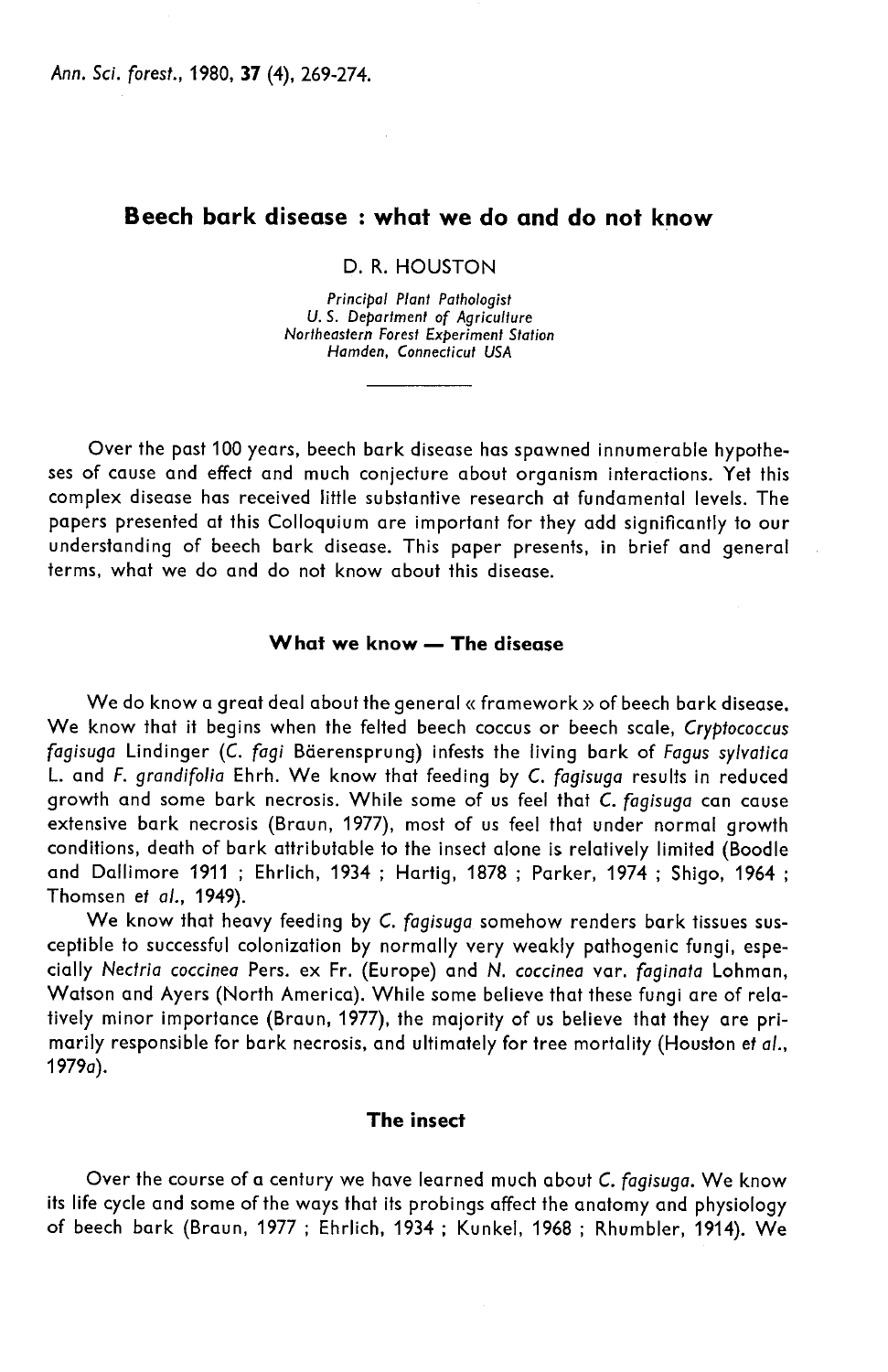have cursory knowledge of its distribution and dissemination patterns (Houston et al., 1979b), its predators (especially Chilocorus spp.), but have no information on its parasites (Ehrlich, 1934; Schindler, 1962; Thomsen et al., 1949). We know that bark flora (lichens, mosses, algae) appear to influence the presence of C. fagisuga on individual trees (Ehrlich, 1934 ; Houston et al., 1979b) and that topographic relationships and probably other environmental factors affect the spread and development of insect populations (Ehrlich, 1934 ; Schindler, 1962 ; Parker, 1974 ; Thomsen et al., 1949 ; Lyr, 1967 ; Zycha, 1951 ; Houston et al., 1979b). While it appears that our knowledge about C. fagisuga is fairly broad, we know considerably less about the fungal components of the disease complex.

### The fungus

We know that Nectria species are involved in beech bark disease but their exact identity is unclear. The fungi in Europe have been variously described as N. ditissima (Hartig, 1878), N. galligena (Thomsen et al., 1949), and N. coccinea (Ehrlich, 1934 ; Parker, 1974). In North America the fungus primarily associated with the disease was recognized as a variety of N. coccinea (Ehrlich, 1934) and later named N. coccinea var. faginata (Lohman and Watson, 1943). N. galligena has also been found to cause cankers on trees infested with C. fagisuga (Spaulding et al., 1936) and has recently been shown capable, together with C. fagisuga, of producing all of the symptoms of beech bark disease (Cotter, 1974).

Recent taxonomic studies comparing nutritional requirements and enzyme and protein patterns help clarify species relationships (Doyle, 1971 ; LaMadeleine, 1973 ; Stone, 1967). The sexuality and the cultural conditions for perithecia formation of Nectria coccinea and its North American variety have been investigated (Parker, 1976 ; Booth, 1966 ; Cotter, 1974). We know also, that these two Nectria species are attacked by the mycoparasite Gonatorrhodiella highlei A. L. Smith (Ayers, 1941 ; Blyth, 1949a, b).

# Other organisms

We have found that many other organisms are involved in this complex disease (Shigo, 1964). Some, including mosses, algae, and lichens appear to offer protection for and thus favor C. fagisuga (Ehrlich, 1934 ; Houston et al., 1979b), while the heavy stroma of the bark fungus Ascodichaena rugosa Butin appears to discourage C. fagisuga on European beech (Houston, 1976a, 1979b). Other organisms have been investigated, including bark and wood boring beetles and decay fungi that contribute to the rapid deterioration of injured and killed trees and to the familiar symptom of stem breakage called « beech snap ». In North America young beech trees developing in areas that were severely affected earlier by beech bark disease are often heavily attacked by another scale insect, Xylococculus betulae (Perg.) Morrison (Shigo, 1962). Wounds created by X. betulae render young stems highly defective and in turn provide colonization sites for C. fagisuga and Nectria spp. (Shigo, 1962 ; Shigo, 1964 ; Houston, 1975).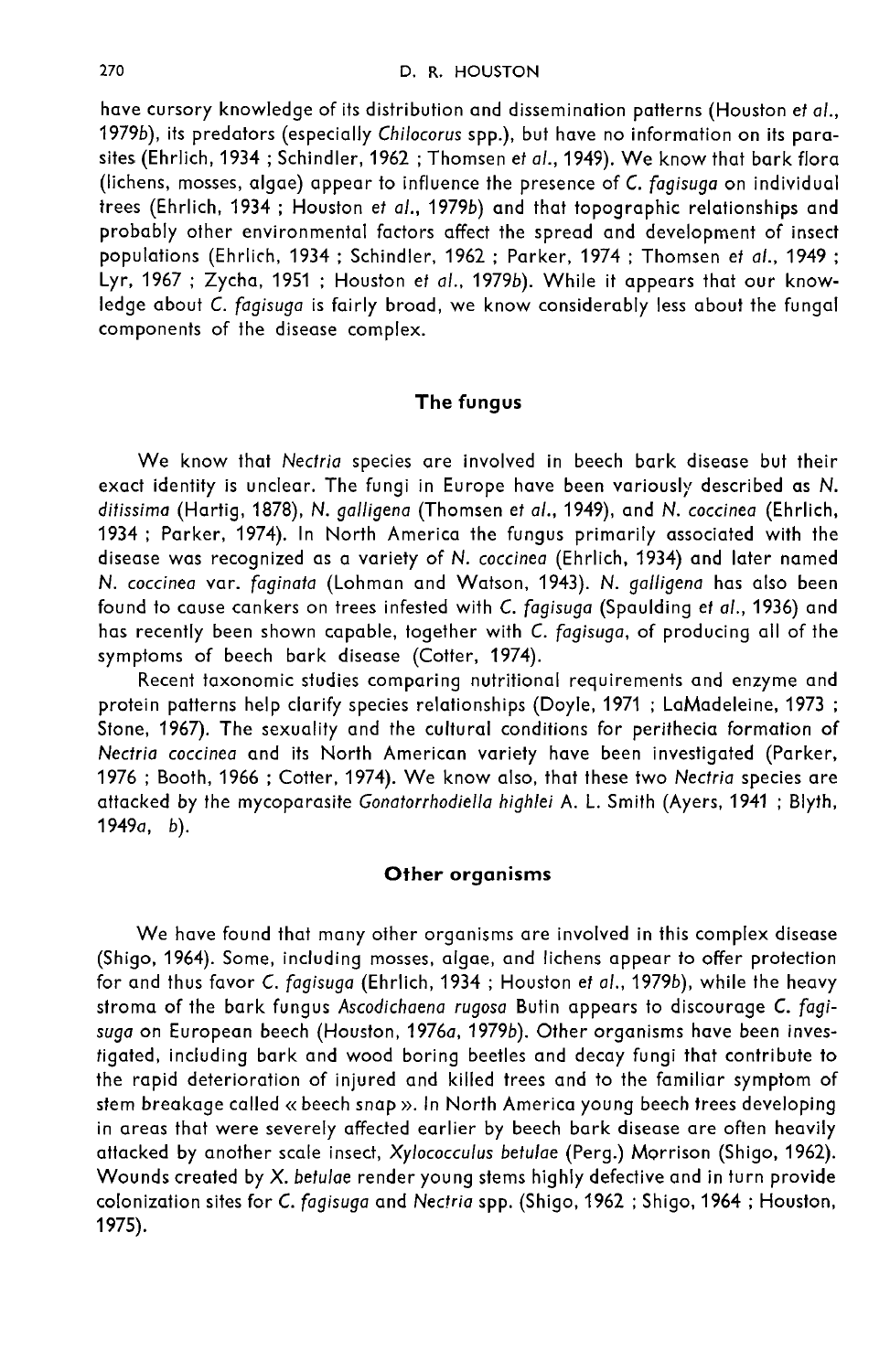So, if it is true that we know all of this, we might logically ask the question : Why have a Beech Bark Disease Colloquium ? The answer can be stated very succinctly: What we do know about beech bark disease is not enough.

We cannot stop this disease - we still do not have enough understanding to prevent or reduce massive disease losses.

# What we do not know (Or, what we still need to know)

### About the forest stand

We do not know if we can manipulate the forest to reduce disease losses. Efforts to reduce the rate of increase in the causal agents or of disease development by stand thinning have thus far proved of little value (Crosby and Bjorkbom, 1958). Results from similar experiments in Great Britain are reported at this Colloquium. One factor not yet explored critically is the effect of various species mixtures and densities on disease development.

#### About the host trees

We need studies to clarify the potential influence of environmental factors in predisposing beech trees to infestation by C. fagisuga and perhaps to infection by Nectria spp. Whether fluctuations in insect populations observed in Europe and in North America are due to influences of environment on host tree susceptibility, on the insect itself, or both is not clear - and is very difficult to ascertain. This situation is confounded further by the probable occurrence of natural host resistance (at least in F. grandifolia) to C. fagisuga, and in North America to Xylococculus betulae and host tolerance to the associated Nectria species (Shigo, 1962 ; Shigo, 1964 ; Houston, 1975 ; Camp, 1951).

Studies are needed to clarify the validity and nature of apparent host resistance, and how such resistance is influenced by environment, by tree age, and by biotic factors that appear to either enhance or reduce local tissue susceptibility. Such factors could include wound agents (e. g. X. befulae in North America, N. ditissima in Europe) and bark coverings such as lichens (e. g. Lecanora conizioides in parts of Europe) ; or fungi (e. g. Ascodichaena rugosa in Great Britain).

### About the insect

Even though we recognize that C. fagisuga is the necessary precursor to severe Nectria infection, we lack a good understanding of the factors that predispose trees or tissues to its attack, and of environmental factors that limit or encourage its development. We also have little insight into how the insect alters bark tissues biochemically in favor of Nectria spp. In fact, it is still unclear whether the fungi enter trees directly via stylet wounds, or indirectly through cracks created as bark dries out as a consequence of insect feeding. And, although a number of predators are known, their role in population regulation and their potential for manipulation (in many parts of the world) is unclear.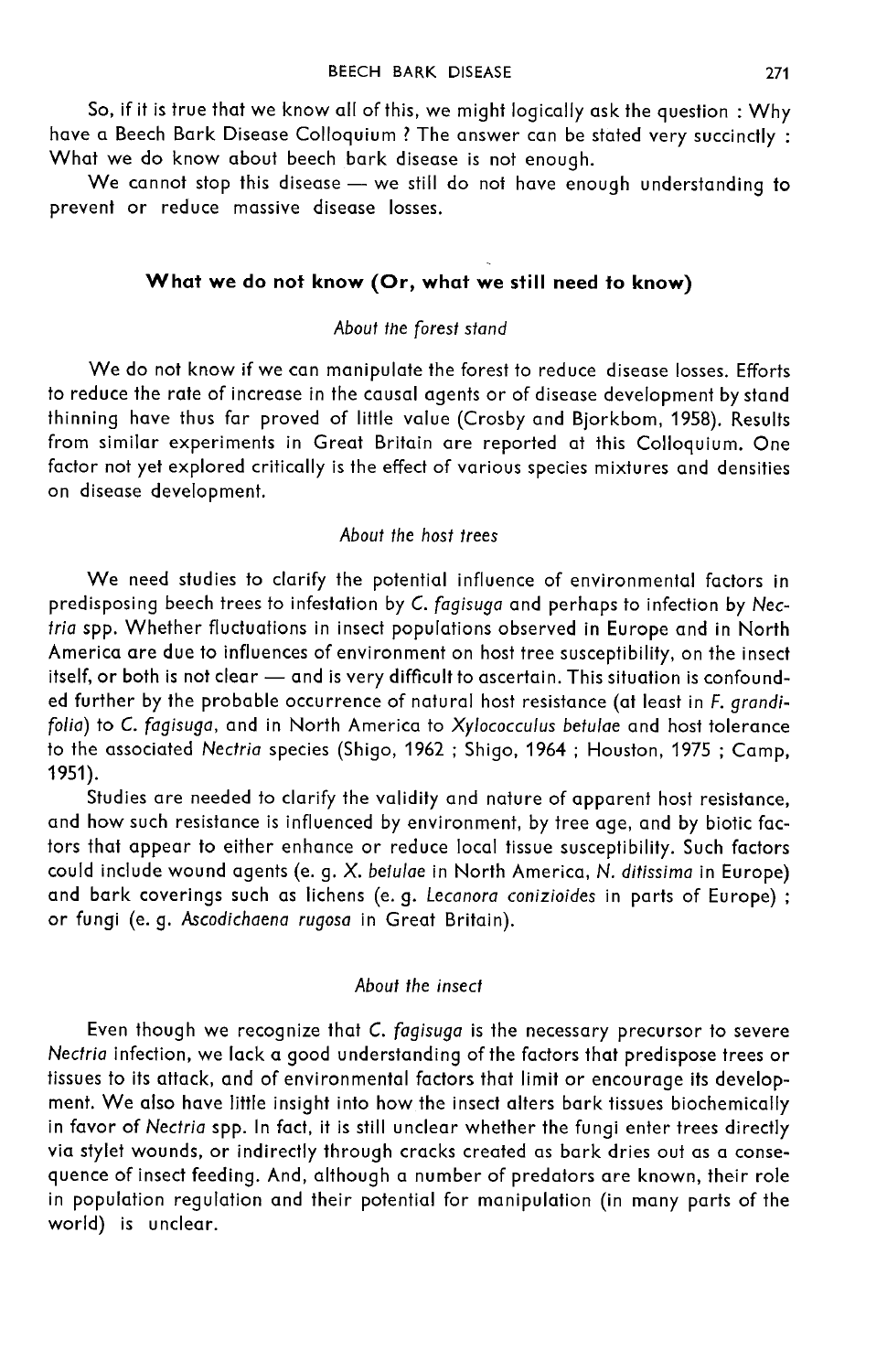### About the fungi

The role of fungi in beech bark disease is still controversial. Individual researchers have vacillated in their conception of Nectria's role - one time describing it as a necessary part of the causal complex, and another time as a strictly secondary organism (e. g. Rhumbler, 1914 ; Nusslin and Rhumbler, 1922 ; Rhumbler, 1931). This latter view has surfaced again recently (Braun, 1977). The potential role of other Nectria species in beech bark disease is not entirely clear. In North America both N. coccinea var. faginata and N. galligena have been associated with the disease (Spaulding et al., 1936 ; Cotter, 1974), and in the United States and in Europe, the isolation of other Nectria species from those suspected of having beech bark disease is sufficiently frequent to warrant a close look at possible relationships.

A major question still unanswered is whether N. coccinea var. faginata is native to North America or was introduced along with C. fagisuga. Aside from one report (Spaulding et al., 1936) the fungus has not been isolated from areas free of C. fagisuga in North America (Cotter, 1974). But since it also is not known to occur in Europe, its origin is still in doubt (Parker, 1974).

And finally, the mycoparasite, G. highlei, first studied in Great Britain (Blyth, 1949a, b) and then in North America (Ayers, 1941, Ehrlich, 1942, Gain and Barnett, 1970) was recently found associated with beech bark disease in Great Britain (Houston 19766) and in France (Perrin, 1977). The effects of G. highlei on Nectria in nature, and its potential for exploitation, are unknown.

# The Look Ahead

We cannot effectively cope with beech bark disease with only current information. Aside from recommendations to avoid growing beech on high-yield sites, especially on slopes, or to salvage diseased trees as soon as possible, we can offer the forest manager nothing that will enable him to prevent the disease or to reduce losses in the long run. It is clear that answers to many of the questions posed above are necessary before sound recommendations can be made for coping with the disease through forest management practices. Especially appealing to many of us is the possibility that with increased understanding one or more natural controlling factors may be exploitable, especially genetic resistance, predators of the insect, or parasites of the pathogen.

The promises, just over the horizon, are what have brought us together for this Colloquium. I hope our interactions here will not only benefit our respective current Lonoquion. Thoje our inferactions field with notice only better our respective current<br>research programs but will also trigger future cooperative research ventures between<br>our countries and continents. It is highly probabl our countries and continents. It is highly probable that the solutions to this international complex problem will be arrived at only through an international research thrust.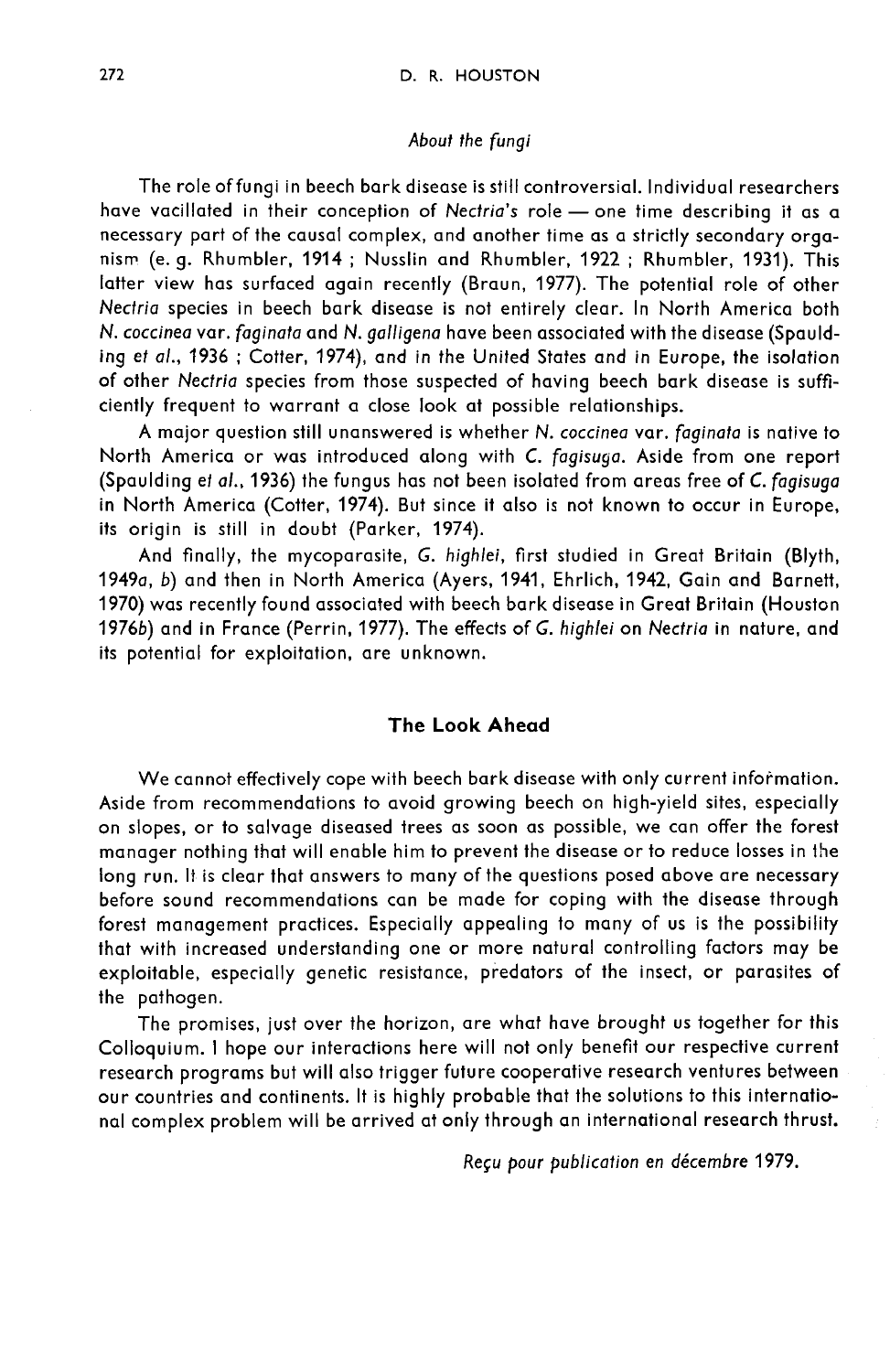### Résumé

## Maladie de l'écorce du hêtre Un bref commentaire sur nos connaissances et ses lacunes

Nous savons que la maladie de l'écorce du hêtre commence par l'infestation de la cochenille Cryptococcus fagisuga dont l'action nutritive rend l'écorce vulnérable à un parasite de faiblesse Nectria coccinea (Europe) ou sa var. faginata (Amérique du Nord). Les connaissances acquises sur l'insecte sant l'arbre ou les tissus à la maladie, comme celle de l'influence de l'environnement sur son développement, reste insuffisante.

#### References

- AYERS T. T., 1941. The distribution and association of Gonatorrhodiella highlei with Nectria coccinea<br>in the United States. Mycologia, 33, 178-187.
- BLYTH W., 1949a. Studies on Gonatorrhodiella higheli A. L. Smith. Trans. Bot. Soc., Edinburgh, 35, 157-179.
- BLYTH W., 1949b. Association of Gonatorrhodiella highlei with Nectria species. Nature, 4163, 274. BOODLE L. A. and DALLIMORE W., 1911. Report on investigations made regarding « beech coc-
- cus ». (Cryptococcus fagi Bderensprung). R. Bot. Gard., Kew, Bull. Misc. lnf., 1911, 332-343. BOOTH C., 1966. The genus Cylindrocarpon. Commonw. Mycol. Inst. Mycol. Pap. No. 104. Kew,
- BRAUN H. J., 1977. Das Rindensterben der Buche, Fagus sylvatica L., verursacht durch die Buchenwallschildlaus Cryptococcus fagi Bar. Eur. J. For. Pathol., 7, 76-93.
- CAMP W. H., 1951. A study of relative virulence of beech bark disease on the several types of forest beech present in eastern Canada and Maine. Acad. Nat. Sci. Philadelphia. Am. Philos. Soc. Yearb., 1951, 180-183.
- COTTER H. V. T., 1974. Beech bark disease : fungi and other associated organisms. M. S. Thesis.
- CROSBY D. and Bjorkbom J. C., 1958. Timely salvage can reduce losses from beech scale-Nectria attack. U. S. Dep. Agric. For. Serv. Res. Note NE-82, 82 p.
- DOYLE A. F., 1971. A preliminary chemosystematic investigation of the genus Nectria (Ascomycetes,<br>Hypooreales). Ph. D. Thesis, Columbia Univ., New York, N. Y., 152 p.
- EHRLICH J., 1934. The beech bark disease, A Nectria disease of Fagus following Cryptococcus fagi (Baer.). Can. J. For. Res., 10, 593-692.
- EHRLICH J., 1942. Occurrence of Gonatorrhodiella highlei with Nectria species. Nature, 4163, 274.
- GAIN R. E. and BARNETT H. L., 1970. Parasitism and axenic growth of the mycoparasite Gonatorrhodielia highlei. Mycologia, 62, 1122-1129.
- HARTIG R., 1878. Die krebsartigen Krankheiten der Rotbuche. Z. Forstund Jagdwes, 9, 377-383. HOUSTON D. R., 1975. Beech bark disease, the aftermath forests are structured for a new outbreak.
- J. For., 73 (10), 660-663. HOUSTON D. R., 1976a. Protection against beech scale, Cryptococcus fagi, by Dichaena rugosa, a
- bark fungus of European and American beech trees. (Abstr.) Proc. Am. Phytopathol. Soc., 3, 306.
- HOUSTON D. R., 19766. Studies on Gonatorrhodiella highlei, a mycoparasite of Nectria spp. associated with beech bark disease in England and North America. (Abstr.). Proc. Am. Phytopathol. Soc., 3, 306.
- HOUSTON D. R., PARKER E. J., PERRIN R. and LANG, K., 1979a. Beech bark disease : A compari son of the disease in North America, Great Britain, France and Germany. Eur. J. For. Pathol. (In press).
- HOUSTON D. R., PARKER E. J. and LONSDALE D., 1979b. Beech bark disease : patterns of spread<br>and development of the initiating agent. Cryptococcus fagisuga. Can J. For. Res. (In press).
- KUNKEL H., 1968. Untersuchugen über die Buchenwollschildlaus Cryptococcus fagi Bär. (Insecta, coccina) einen Vertreter der Rindenparenchymsauger. Z. angew. Entomol., 61 (4), 373-380.
- LAMADELEINE L. A., 1973. Electrophoretic differentiation of several species of Nectria. M. S. Thesis,
- LOHMAN M. L. and WATSON A. J., 1943. Identity and host relations of Nectria species associated with diseases of hardwoods in the eastern States. Lloydia, 6 (2), 77-108.
- LYR H., 1967. Über die Ursachen der Buchenrindennekrose. Arch. Forstw., 16, 6-9, 803-807.